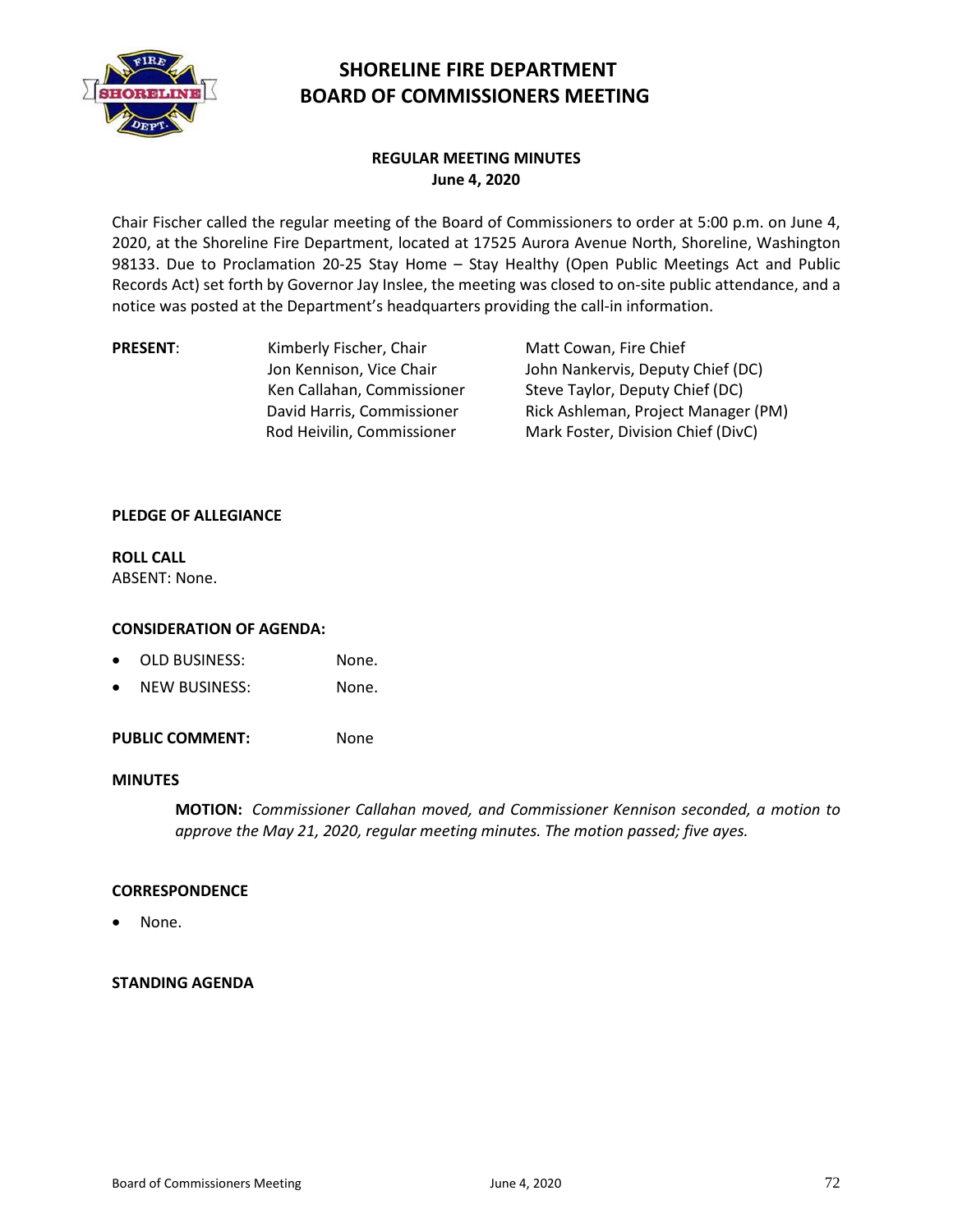#### **WARRANTS**

# **First Board Meeting JUNE 4, 2020**

| <b>TYPE OF TRANSACTION</b>                        | <b>INVOICE NUMBER</b> | <b>DISBURSEMENT AMOUNT</b> | <b>RELEASE DATE</b> |
|---------------------------------------------------|-----------------------|----------------------------|---------------------|
| <b>EXPENSE FUND: 10-004-0010</b>                  |                       |                            |                     |
| Vendor Voucher(s)                                 | 200606001-200606030   | 245,356.32                 | 6/10/20             |
| Vendor Voucher(s)                                 |                       |                            |                     |
| Vendor Voucher(s)                                 |                       |                            |                     |
| Vendor Voucher(s)                                 |                       |                            |                     |
|                                                   |                       |                            |                     |
| Payroll Voucher                                   | 61520A - 61520BG      | 46,661.84                  | 6/10/20             |
| Payroll - Taxes                                   | <b>ACH</b>            | 4,247.96                   | 6/12/20             |
| ACH Payment Request - Dept. of Retirement Systems | <b>ACH</b>            | 6,828.55                   | 6/15/20             |
| Interfund Transfer-OUT to RESERVE fund            |                       |                            |                     |
| Interfund Transfer-OUT to CAPITAL fund            |                       |                            |                     |
| Interfund Transfer-OUT to BENEFIT fund            |                       |                            |                     |

**\$ 303,094.67**

| ALS EXPENSE FUND: 10-004-6080                     |                       |            |         |
|---------------------------------------------------|-----------------------|------------|---------|
| Vendor Voucher(s)                                 | 200603001-200603014   | 124,338.30 | 6/10/20 |
|                                                   |                       |            |         |
| Payroll Voucher                                   | ALS61520A - ALS61520V | 25,558.15  | 6/10/20 |
| Payroll - Taxes                                   | ACH                   | 5,003.11   | 6/12/20 |
| ACH Payment Request - Dept. of Retirement Systems | ACH                   | 4.458.22   | 6/15/20 |
| Interfund Transfer-OUT to ALS CAPITAL fund        |                       |            |         |

**\$ 159,357.78**

| ALS CAPITAL FUND: 10-004-6060 |           |        |        |
|-------------------------------|-----------|--------|--------|
| Vendor Voucher(s)             | 200602001 | 138.50 | '10/20 |
|                               |           |        |        |
|                               |           | 138.50 |        |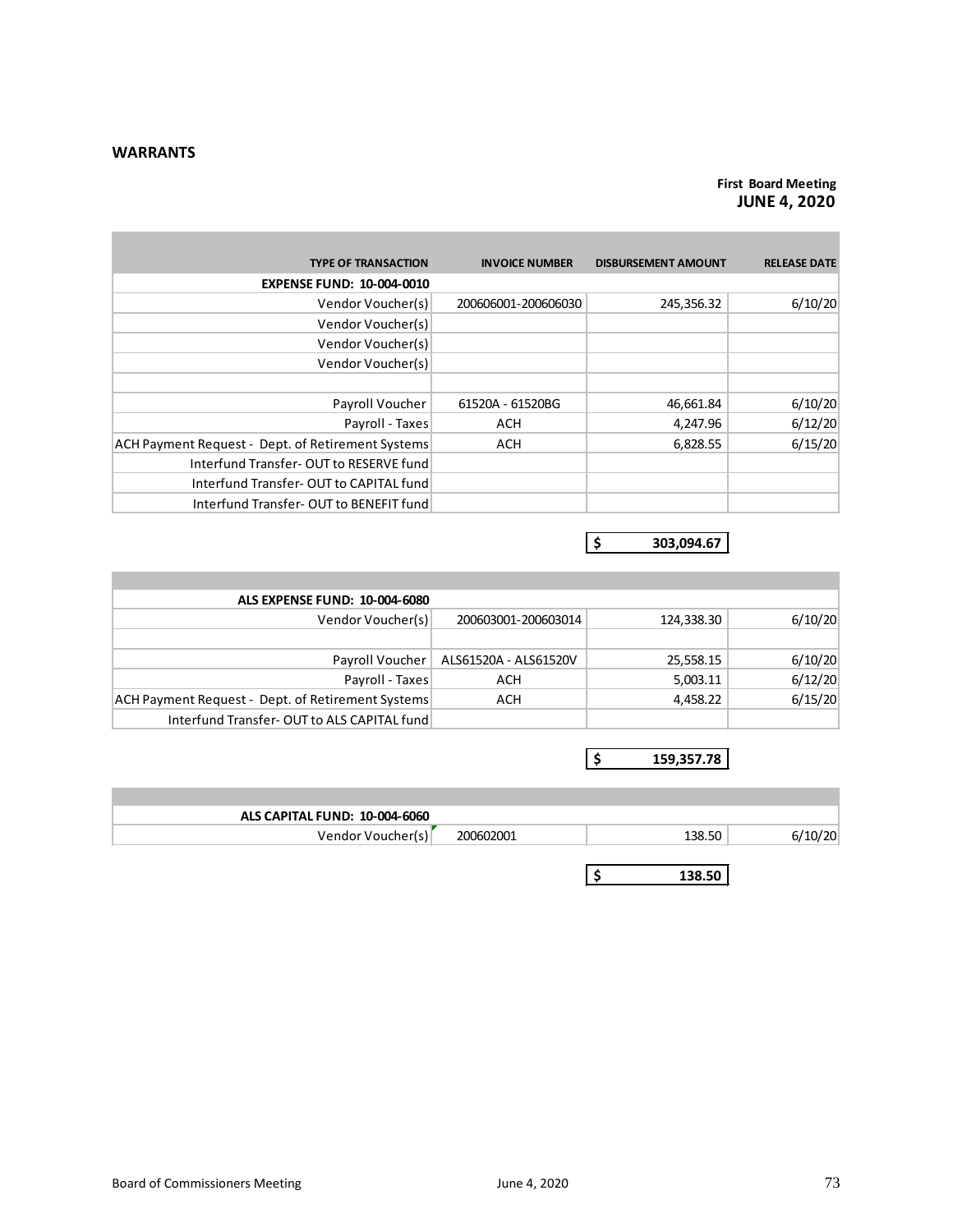| 200601001           | 82,526.50            | 06/10/20                                                                                               |
|---------------------|----------------------|--------------------------------------------------------------------------------------------------------|
|                     |                      |                                                                                                        |
|                     |                      |                                                                                                        |
|                     |                      |                                                                                                        |
|                     |                      |                                                                                                        |
| 200604001-200604009 | 46,436.99            | 6/10/20                                                                                                |
|                     |                      |                                                                                                        |
|                     |                      |                                                                                                        |
|                     |                      |                                                                                                        |
|                     |                      |                                                                                                        |
|                     | No Activity          |                                                                                                        |
|                     |                      |                                                                                                        |
|                     |                      |                                                                                                        |
|                     |                      |                                                                                                        |
|                     |                      |                                                                                                        |
|                     |                      | 6/10/20                                                                                                |
|                     |                      |                                                                                                        |
|                     |                      |                                                                                                        |
|                     |                      |                                                                                                        |
|                     |                      |                                                                                                        |
|                     |                      |                                                                                                        |
|                     | No Activity          |                                                                                                        |
|                     | \$<br>$\blacksquare$ |                                                                                                        |
|                     |                      |                                                                                                        |
|                     |                      |                                                                                                        |
|                     |                      |                                                                                                        |
|                     | No Activity          |                                                                                                        |
|                     | \$<br>$\overline{a}$ |                                                                                                        |
|                     |                      |                                                                                                        |
|                     | 200605001-200605009  | \$<br>82,526.50<br>\$<br>46,436.99<br>\$<br>$\overline{\phantom{a}}$<br>104,749.81<br>\$<br>104,749.81 |

**MOTION:** *Commissioner Heivilin moved, and Commissioner Callahan seconded, a motion to accept disbursements for \$696,304.25 per the detail above. The motion passed; five ayes.*

# **COMMISSIONERS' REPORT:**

• None.

#### **FINANCIAL REPORT:**

None.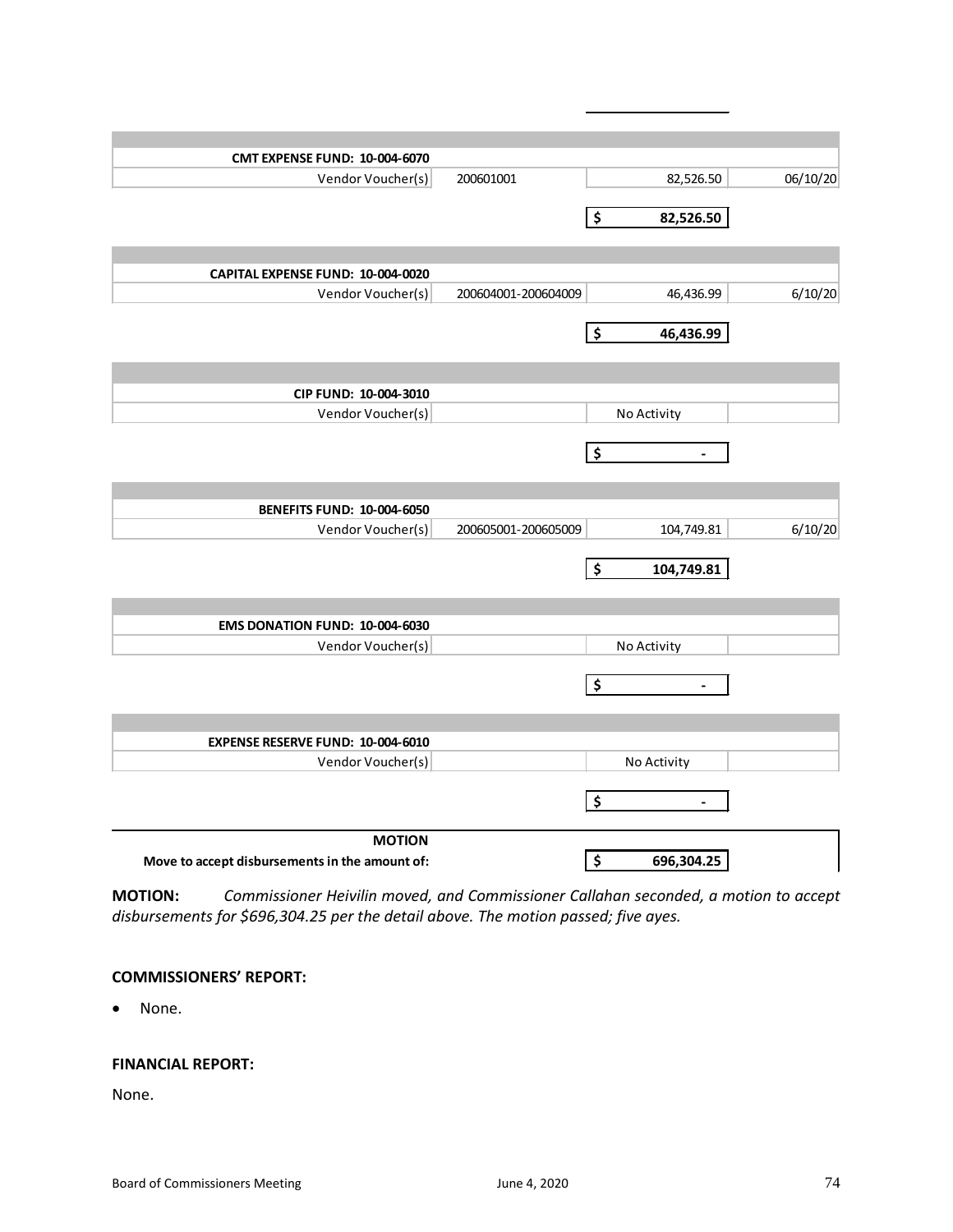# **STATISTICS REPORT:**

• Provided semi-annually.

# **STRATEGIC PLAN DISCUSSION**

None.

# **DISTRICT ACTIVITY REPORT:**

- **Chief Cowan** provided a written District activity report, which is attached and incorporated by reference. In addition to the written report, an overview was provided of the following topics:
	- $\triangleright$  Commissioner Heivilin requested clarification of the Sound Transit project impacts to the Department. Chief Cowan clarified that Sound Transit is moving into the construction phase, and the Department's initial Interlocal Agreement (ILA) was only effective through the design phase. Due to the projected schedule, the construction phase may need to be broken into smaller segments. Chief Cowan met with Terry Beals, Permit Administrator for Sound Transit, to start developing the next ILA for Board review and approval.
	- $\triangleright$  Commissioner Kennison requested further clarification on how Sound Transit plans to restore the Department's land that was affected by the construction. Chief Cowan reminded the Board of the easements that were created to allow Sound Transit access during construction, and the stipulations that were included to ensure the land was restored to pre-construction condition. DC Taylor added that Sound Transit is addressing the surface water issues while the piping is being reconstructed, and noted that the asphalt on the driveway is temporary and will be concreted this August.
- **Deputy Chief Nankervis** provided a written District activity report, which is attached and incorporated by reference. In addition to the written report, an overview was provided of the following topics:
	- $\triangleright$  Commissioner Heivilin requested an update on the hiring process of a social worker for the Mobile Integrated Health (MIH) program. DC Nankervis noted that the MIH program has a new funding model with a current surplus of \$75,000 to \$80,000 annually. The Shoreline, Bothell, Woodinville, and Northshore Fire Departments will be pooling funding from King County Emergency Medical Services (KCEMS) for the MIH program. The Department will be hiring a new part-time social worker starting July 1. This position will be no more than 30 hours a week and paid on an hourly basis with commitment through the end of the year. The Department held one interview with an individual who was highly recommended and will likely be hired for the position.
- **Deputy Chief Taylor** provided a written District activity report, which is attached and incorporated by reference.

#### **NEW STATION 63 PROJECT DISCUSSION/UPDATES:**

• **PM Ashleman** provided a brief overview of the Station 63 Project ("Project"), which is attached and incorporated by reference. The following updates are listed below: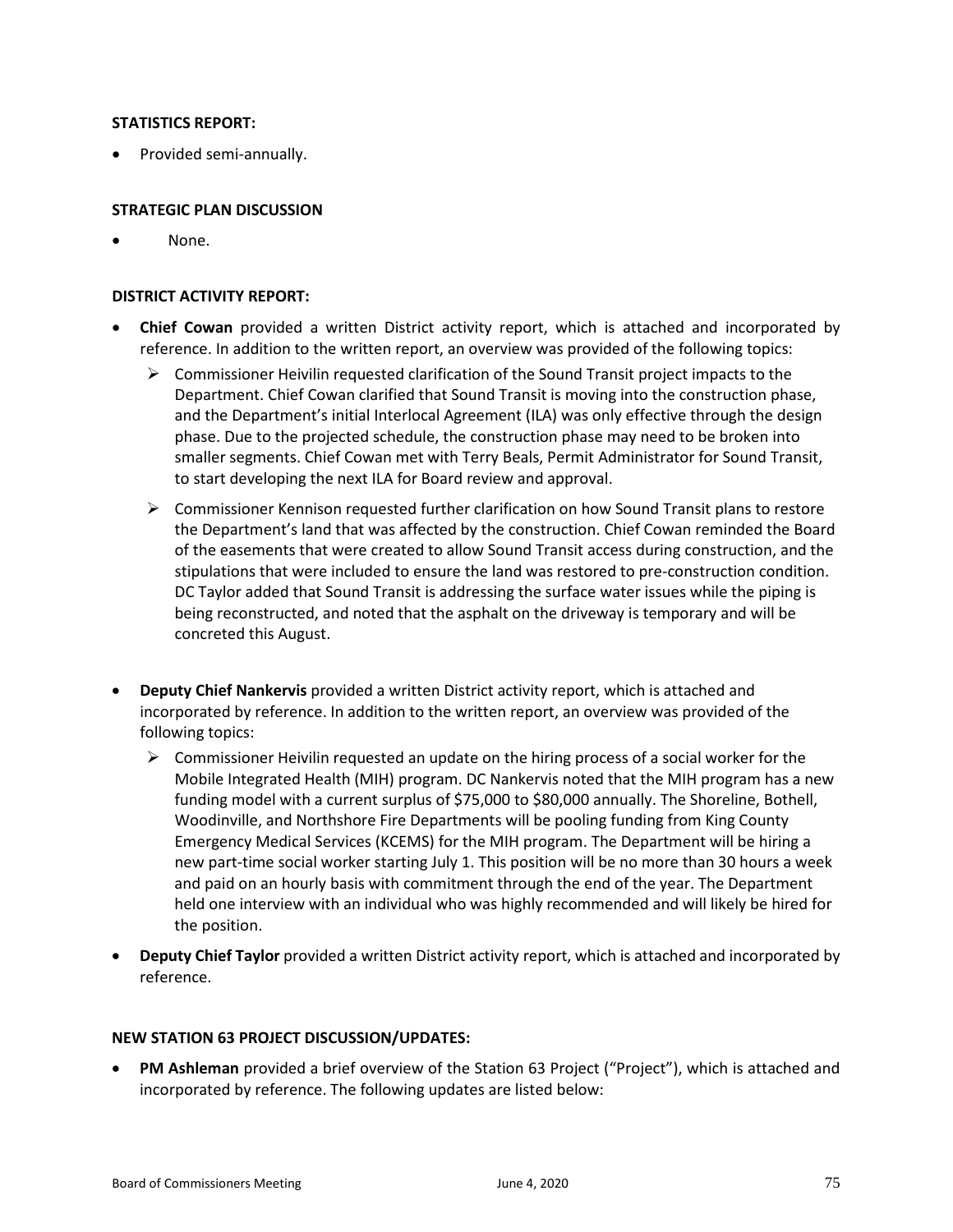- $\triangleright$  Drywall is complete, and the taping and painting are in progress.
- $\triangleright$  Road frontage improvements were delayed, pending a change required by the City of Shoreline.
- $\triangleright$  Fascia and downspouts are complete.
- $\triangleright$  Seattle City Light will install power on June 4, and the generator commissioning will be completed soon.
- $\triangleright$  Curb pours will continue next week.
- $\triangleright$  The Nederman system install will begin next week.
- $\triangleright$  The projected move-in date is July 10. Chief Cowan noted that the Department will be planning the move in two different phases, an initial, mostly internal, "push-in" ceremony with the rigs, and an open house scheduled for early August. Once the Department officially moves in, the liquidated damages will end.

# **OLD BUSINESS**

- **North King County Training Consortium (NKCTC) (the "Consortium") Update:**
	- $\triangleright$  Chief Cowan noted there are continued discussions on the best practices guidelines within the Zone. The Bellevue Fire Department has had some disagreements relating to the most recent version, specifically regarding the Blue Card model, and the policy of the two-in, two-out rule. The East Metro Training Group (EMTG) will remain with the Mercer Island, Bellevue, and Redmond Fire Departments, which has added to some of the current political issues. However, the NKCTC will be working with the current, Operations Chiefs approved document, to modify and adopt for the Consortium.
	- $\triangleright$  Commissioner Kennison reiterated the importance that all the Departments should be on the same page for the decisions regarding interoperability.
- **COVID-19 Update:**
	- $\triangleright$  DC Nankervis stated that King County is waiting for the modified phase-1 re-opening, which should be approved tomorrow, and noted patients in need of medical care due to COVID-19 have been minimal.
	- $\triangleright$  Chief Cowan noted that the focus of the daily briefings on COVID-19 are switching over to discuss the protests impacts too, and added that the City of Shoreline expects a protest to be held this Saturday, for which the Department will up staff for.

#### **NEW BUSINESS**

- **Old LTI Ladder Truck Purchase:** Chief Cowan provided a summary of the Department's opportunity to purchase the reserve LTI ladder truck ("LTI") from Eastside Fire, which was sold to them a while back. Chief Cowan further stated that if the Board is in favor of moving forward with the purchase, discussions regarding pricing would be conducted during the executive session.
- The LTI ladder truck will be auctioned off through James G. Murphy Inc. starting next Thursday. Some pros and cons regarding the purchase were sent via email to the Board, which are summarized below: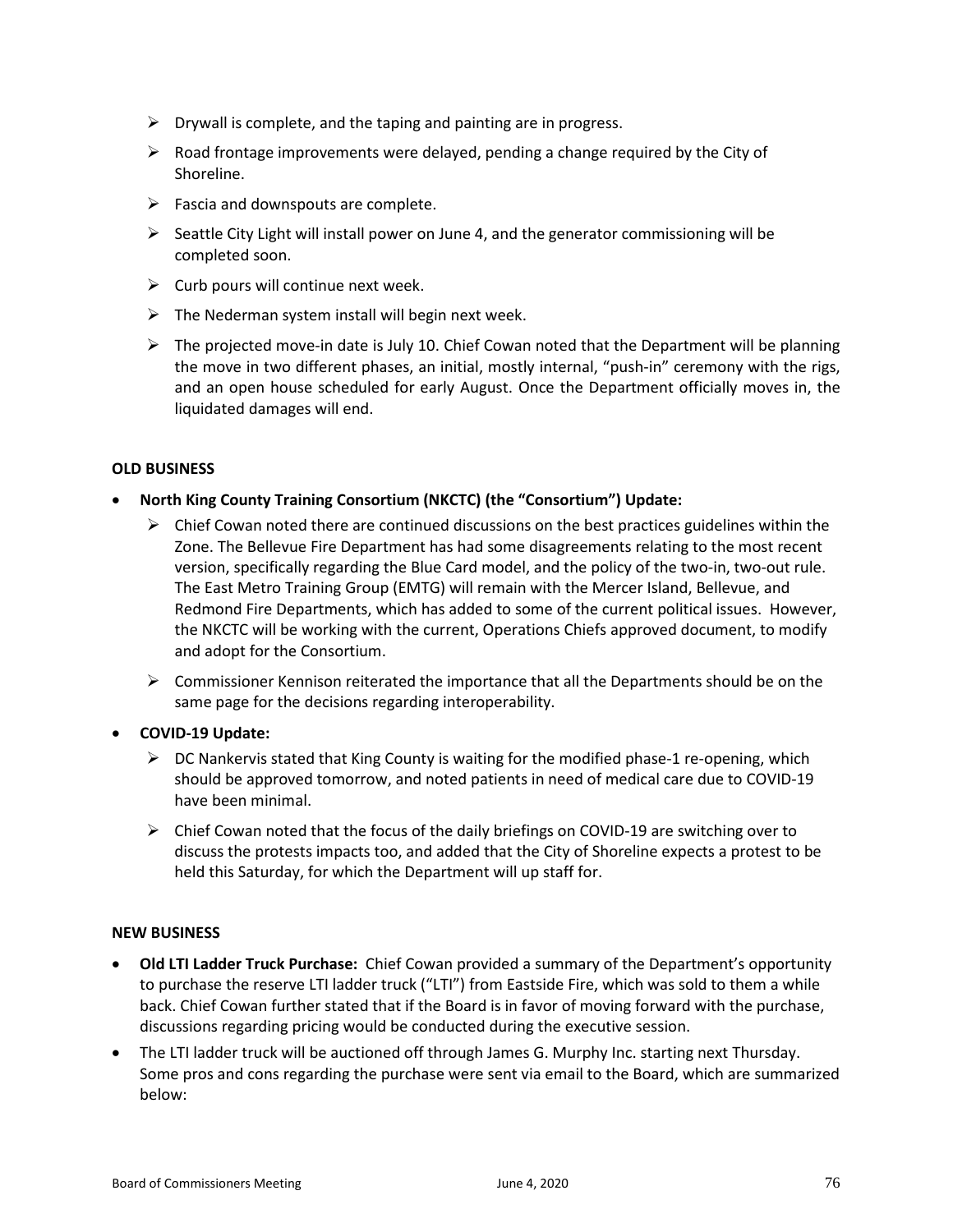- $\triangleright$  PROS:
	- o The LTI could be used as a training apparatus, although not in full, in-service status, for training evolutions, new driver/tiller training, and live-fire training.
	- o As a training apparatus, it would alleviate the requirement to take the Department's current truck out of service, therefore, removing the regular wear and tear.
	- $\circ$  The LTI could be available to the NKCTC training Academy, in which the other four Departments could provide financial support with the purchase, or maintenance.
	- o The financial impacts would be minimal, and a "not to exceed" price could be set during the auction process.
	- $\circ$  If the Department finds that the purchase of the LTI is not working, then it could be taken back to auction.
- $\triangleright$  CONS:
	- o Storage is minimal, but when the new Station 63 is completed, the LTI could be stored at Station 65, and the new fire truck re-located to Station 63.
	- o Up-front costs are not significant, but repairs may be needed.
	- o The purchase was not budgeted for, but the Department is anticipating savings from the Battalion Chief apparatus purchase.
- Commissioner Kennison shared his concerns that the Shoreline Fire Department continually pays upfront costs, and that other Departments do not share in those costs, which affects the City of Shoreline taxpayers.
- Commissioners Heivilin and Harris requested clarification as to why the decision was made to move straight to an auction process and not publish it for sale. DC Nankervis clarified that it was likely because Eastside Fire believed that no other Departments were interested in purchasing it.
- The Board agreed to discuss the costs in the executive session.

#### **PROJECTED AGENDA:**

• The tentative dates for the Department's leadership retreat are now in October of 2020.

#### **EXECUTIVE SESSION:**

The regular meeting of the Board of Commissioners moved to executive session at 5:48 p.m. for approximately ten (10) minutes, per RCW 42.30.140 Negotiations, with no decision expected, and for RCW 42.30.110(1)(b) Real Estate / Site or Acquisition for five (5) minutes, with a decision expected.

The executive session moved to the open session at 5:58 p.m.

*MOTION: Commissioner Heivilin moved, and Commissioner Kennison seconded, a motion to authorize Chief Cowan to purchase the Department's old LTI ladder truck through an auction bidding process. The motion passed; five ayes.*